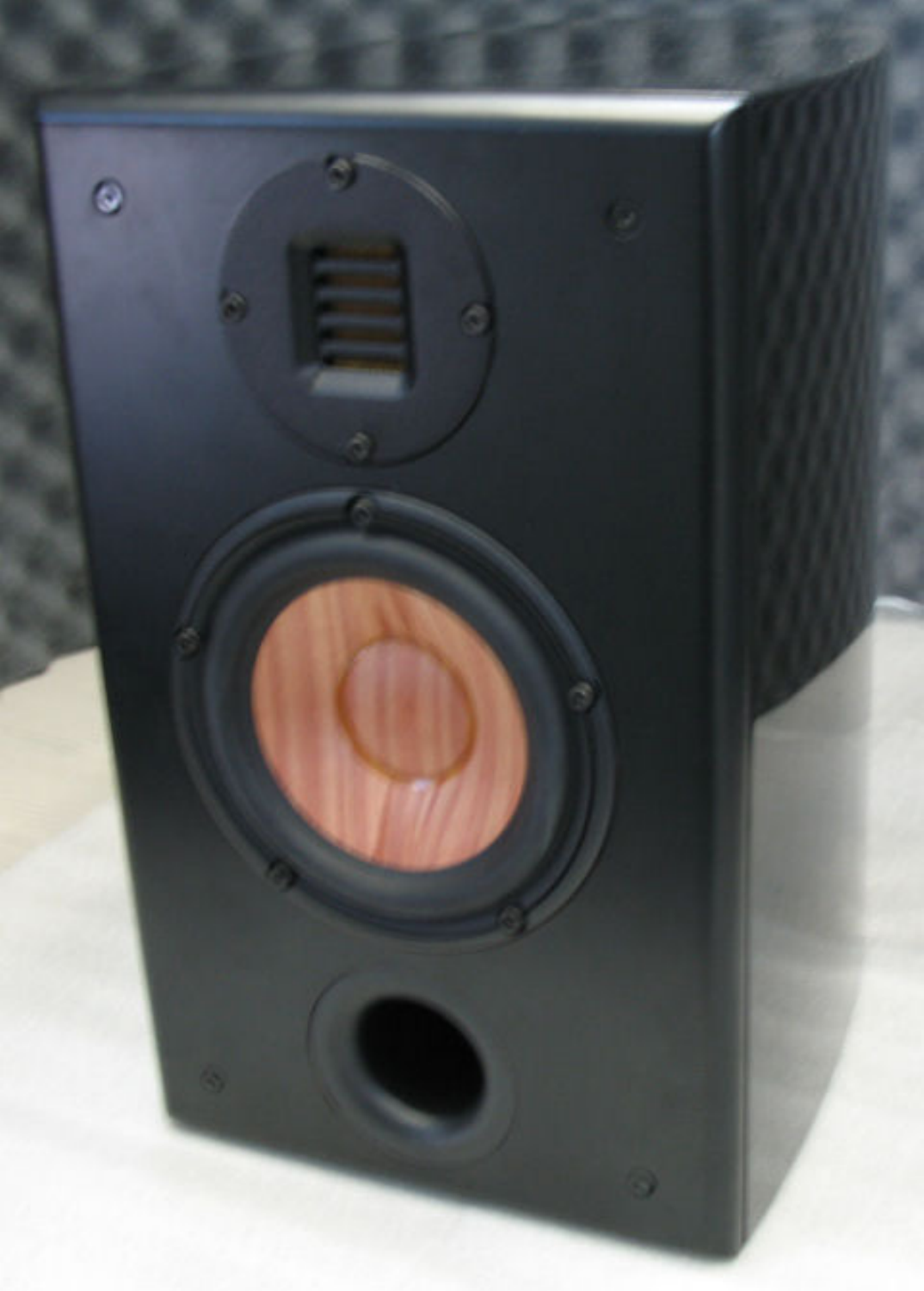

## **Box Properties**

--Description-- Name: Type: Vented Box Shape: Prism, square (optimum) --Box Parameters--<br>Vb = 0.5 cu.ft  $0.5$  cu.ft  $V(total) = 0.528 \text{ c}u.ft$ <br>Fb = 51.08 Hz 51.08 Hz  $QL = 6.992$ <br>F3 = 46.54  $F3 = 46.54$  Hz<br> $Fill =$  normal normal --Vents-- No. of Vents = 1 Vent shape = round Vent ends = one flared  $Dv =$  2 in<br> $Lv =$  5 in  $Lv =$ 

#### **Driver Properties**

--Description-- Name: FR148B6-17L Type: Standard one-way driver Company: Airborne --Configuration-- **No. of Drivers = 1** --Mechanical Parameters--<br>Fs = 39 Hz 39 Hz<br>3.545  $Qms =$ <br>Vas  $=$  $Vas = 18.63$  liters<br>Cms = 1.457 mm/  $Cms = 1.457 \text{ mm/N}$ <br> $Mms = 11.43 \text{ q}$  $11.43 g$  $Rms = 0.79 kg/s$  $Xmax = 4 mm$ <br> $Xmech = 6 mm$ Xmech =<br>P-Dia = P-Dia = 109.9 mm<br>Sd = 94.9 sq.cm  $Sd = 94.9$  sq.cm<br> $P-Vd = 0.038$  liters  $0.038$  liters --Electrical Parameters--<br>Qes = 0.496 Qes =<br>Re =  $Re =$  5.8 ohms<br>  $Le =$  0.26 mH  $0.26$  mH  $Z = 8 \text{ ohms}$  $BL = 5.727$  Tm<br>  $Pe = 20$  watts 20 watts --Electromech. Parameters--  $Qts = 0.435$ <br>no = 0.215  $0.215%$  $1-W$  SPL = 85.37 dB 2.83-V SPL =  $86.87$  dB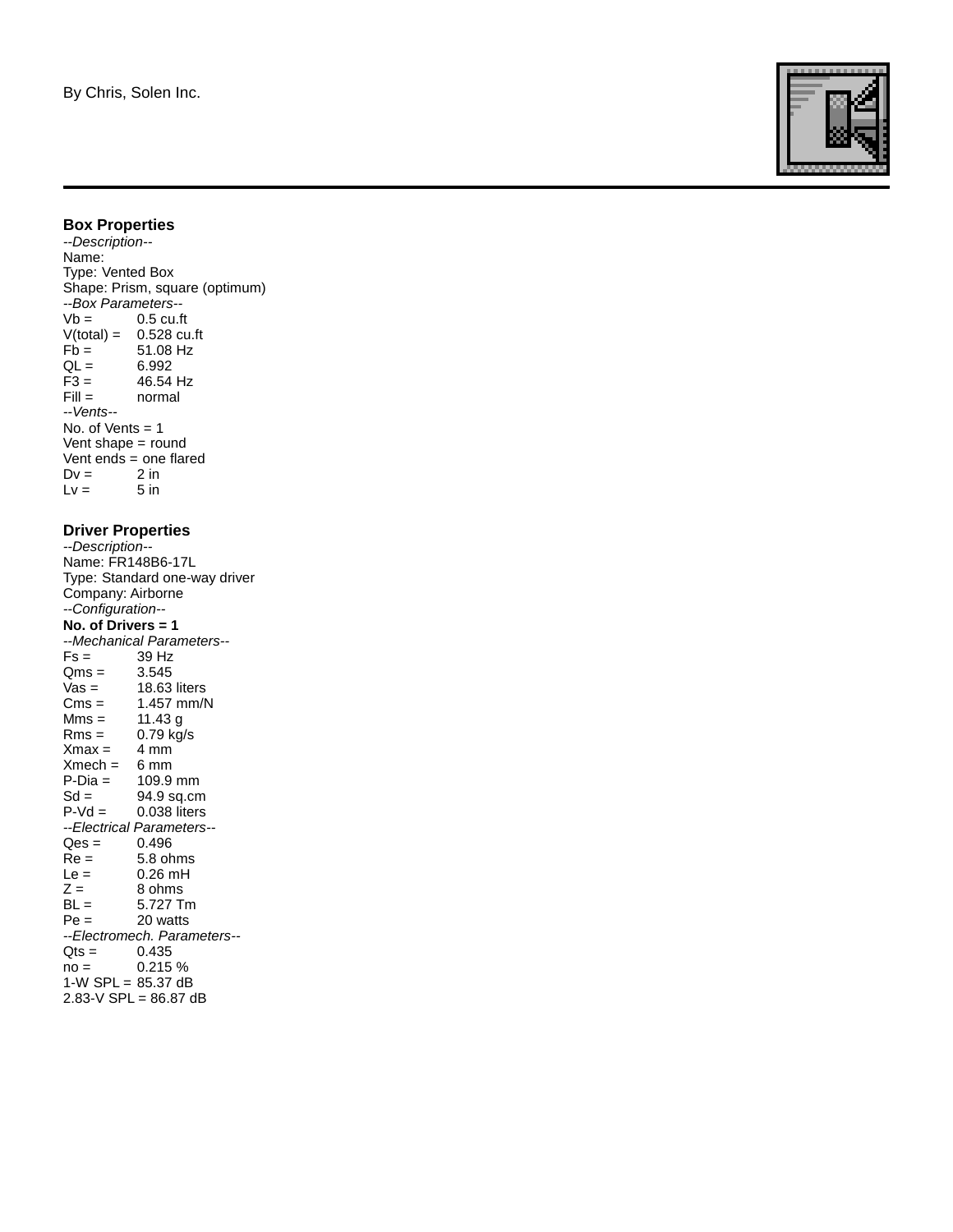## **Wiring Diagram**

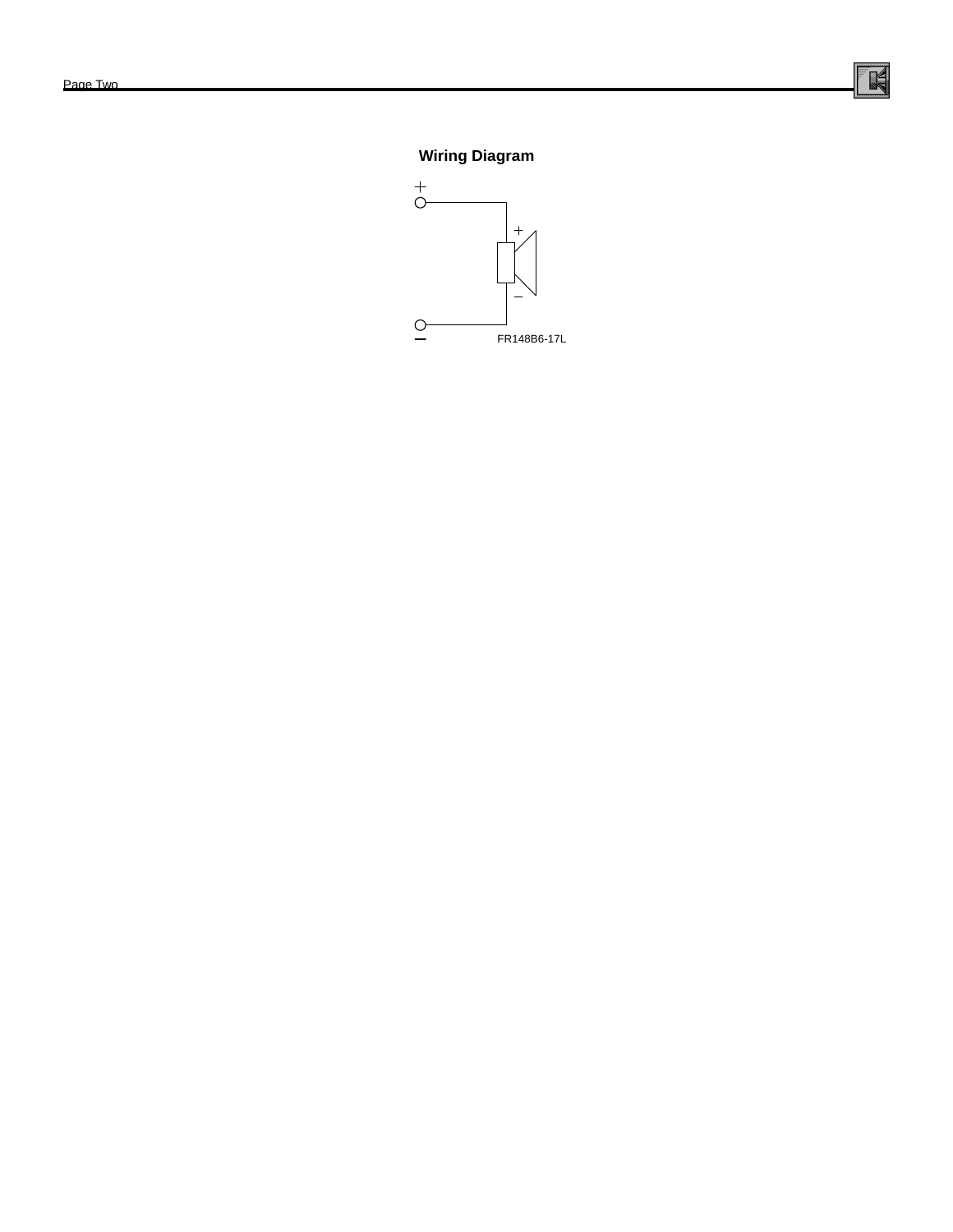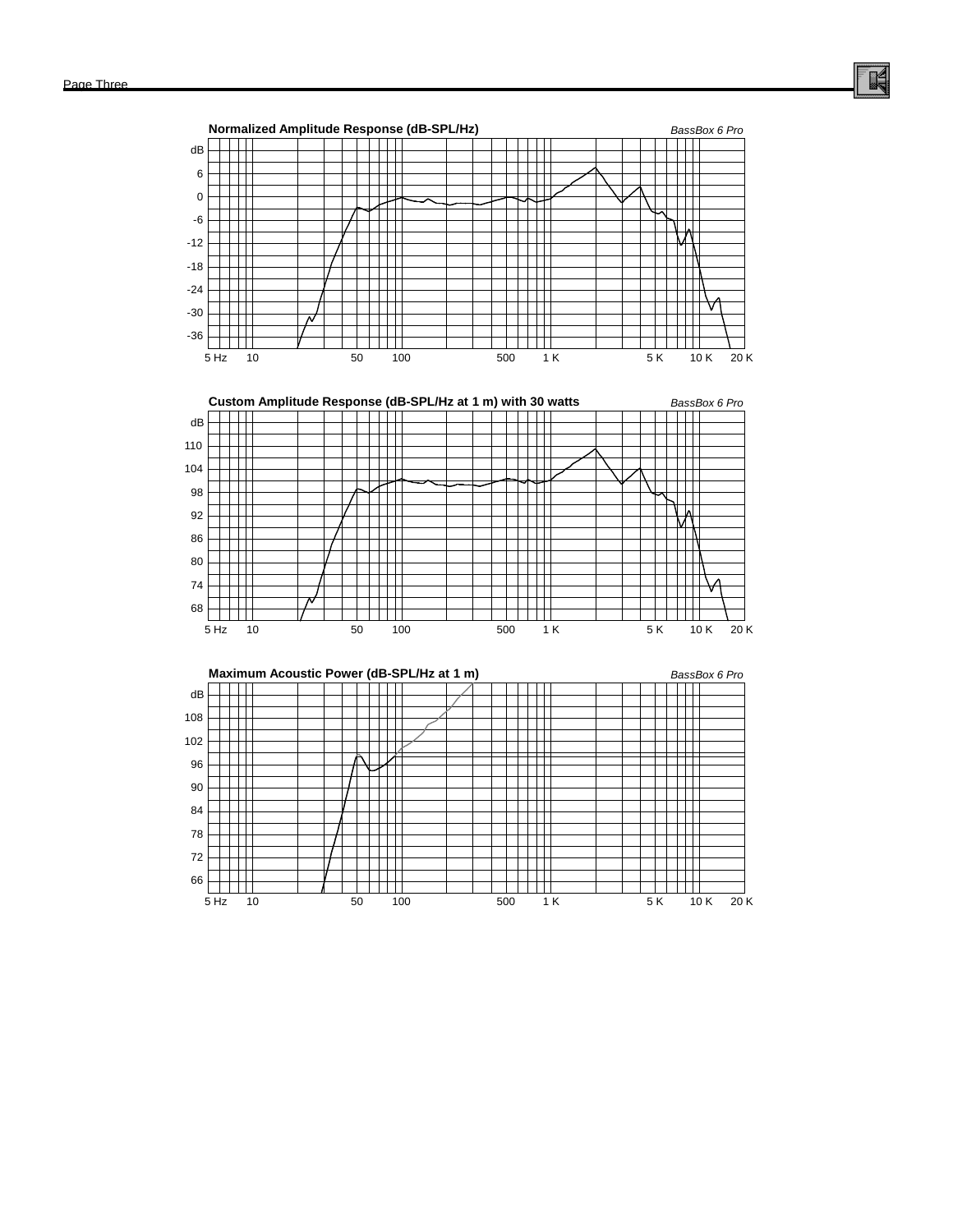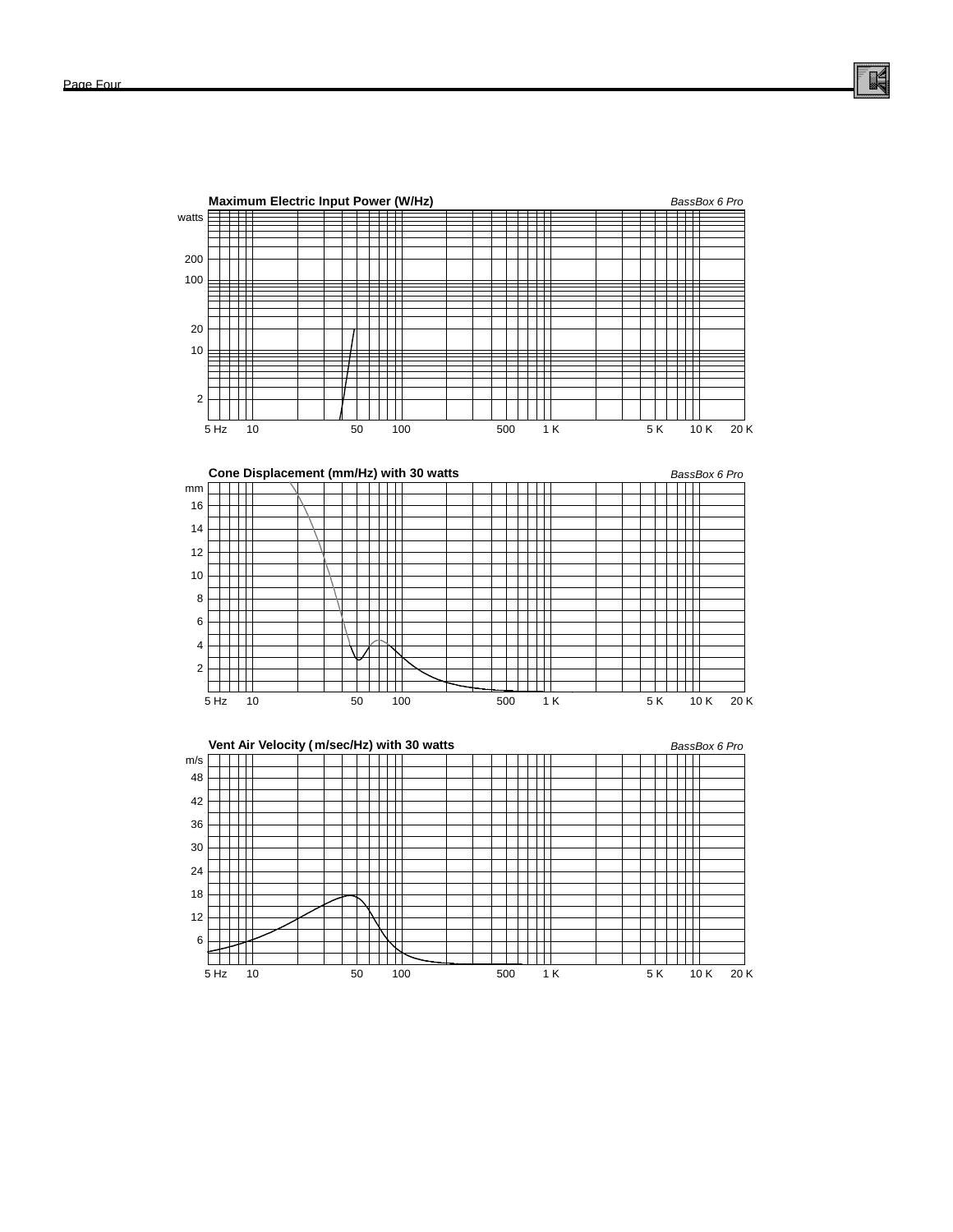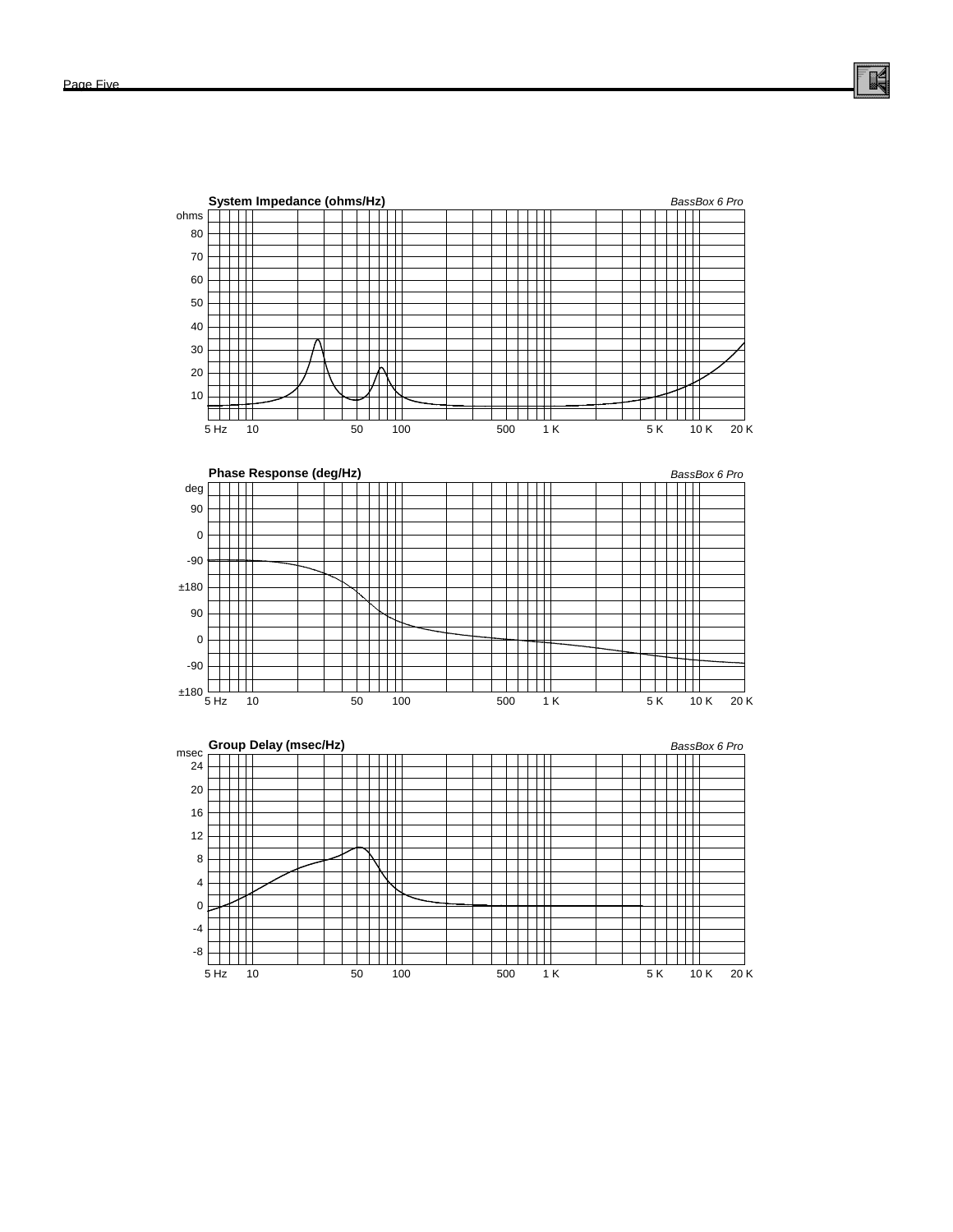# **Custom Two-Way Crossover Network Design**

By Chris, Solen Inc.



### **2-Way Crossover Network**

Low-Pass (LP) Filter: 1 required Type: 2nd-Order Linkwitz-Riley Desired Corner Frequency: 2000 Hz High-Pass (HP) Filter: 1 required Type: 2nd-Order Linkwitz-Riley Desired Corner Frequency: 3000 Hz C1 = 6.6 µF, Film & Foil 2xSB330, 0.000627 ohms  $C2 = 6.8 \,\mu\text{F}$ , Polypropylene, 0.00617 ohms L1 = 0.43 mH, Air Core (#20), 0.436 ohms L2 =  $0.91$  mH, Litz (#14), 0.197 ohms

**Tweeter 10.03 dB L-Pad**  $Rp1 = 2.7 ohms$  $Rp2 = 1.8 ohms$  **Woofer Impedance EQ**  $Req = 6.8$  ohms  $Ce = 24 \mu F$ 

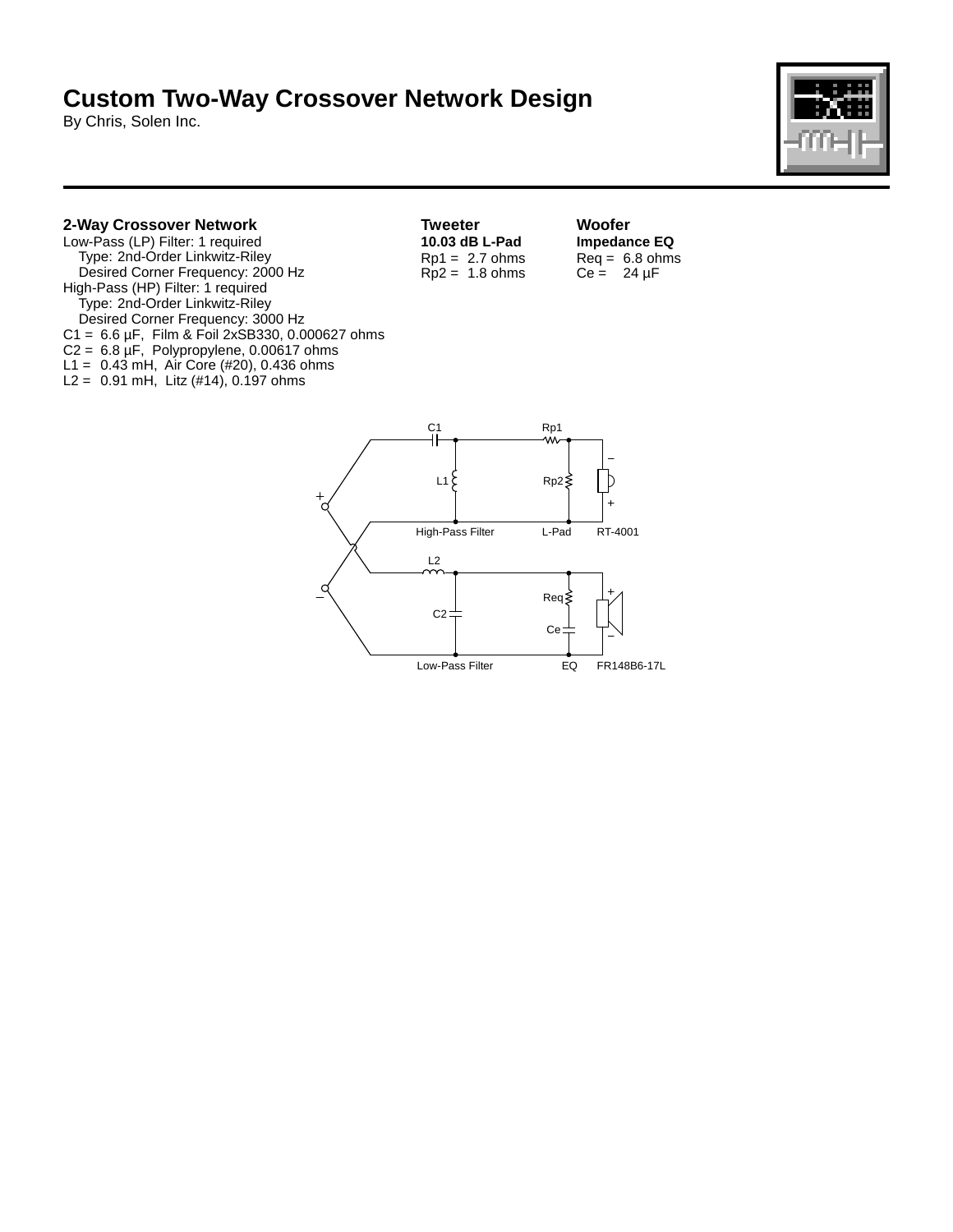| <b>Tweeter Properties</b>     |               |  |
|-------------------------------|---------------|--|
| --Driver Description--        |               |  |
| Name: RT-4001                 |               |  |
| Type: Standard one-way driver |               |  |
| Company: Airborne             |               |  |
| --Driver Configuration--      |               |  |
| <b>No. of Drivers = 1</b>     |               |  |
| --Driver Parameters--         |               |  |
| $Fs =$                        | 1400 Hz       |  |
| $Qms =$                       | 3.796         |  |
| Vas =                         | 0.0763 liters |  |
| $Cms =$                       | 0.0215 mm/N   |  |
| $Mms =$                       | 0.6 g         |  |
| $Rms =$                       | 1.393 kg/s    |  |
| $Xmax =$                      | $0.1$ mm      |  |
| $Xmech = 0.15$ mm             |               |  |
| $Sd =$                        | 50 sq.cm      |  |
| $P-Vd =$                      | 0.0005 liters |  |
| Qes =                         | 41.71         |  |
| Re =                          | 3.4 ohms      |  |
| $Z =$                         | 4 ohms        |  |
| BL =                          | 0.656 Tm      |  |
| Pe =                          | 20 watts      |  |
| Qts =                         | 3.48          |  |
| $no =$                        | 0.484 %       |  |
| $1-W$ SPL = 89 dB             |               |  |
| 2.83-V SPL = $92.72$ dB       |               |  |

| <b>Woofer Properties</b>                      |                         |  |
|-----------------------------------------------|-------------------------|--|
| --Driver Description--                        |                         |  |
| Name: FR148B6-17L                             |                         |  |
| Type: Standard one-way driver                 |                         |  |
| Company: Airborne                             |                         |  |
|                                               |                         |  |
| --Driver Configuration--                      |                         |  |
| No. of Drivers $=$ 1<br>--Driver Parameters-- |                         |  |
|                                               |                         |  |
| $Fs =$                                        | 39 Hz                   |  |
| $Qms =$                                       | 3.545                   |  |
| Vas =                                         | 18.63 liters            |  |
|                                               | $Cms = 1.457$ mm/N      |  |
| $Mms = 11.43 g$                               |                         |  |
| $Rms = 0.79 kg/s$                             |                         |  |
| $Xmax = 4$ mm                                 |                         |  |
| $X$ mech = 6 mm                               |                         |  |
| $P-Dia =$                                     | 109.9 mm                |  |
| $Sd =$                                        | 94.9 sq.cm              |  |
|                                               | $P-Vd = 0.038$ liters   |  |
| $\mathsf{Oes} =$                              | 0.496                   |  |
| $Re =$                                        | 5.8 ohms                |  |
| $Z =$                                         | 8 ohms                  |  |
| BL =                                          | 5.727 Tm                |  |
| $Pe =$                                        | 20 watts                |  |
| $Qts =$                                       | 0.435                   |  |
| $no =$                                        | 0.215 %                 |  |
| 1-W $SPL = 85.37 dB$                          |                         |  |
|                                               | 2.83-V SPL = $86.87$ dB |  |

Graph Key:  $\longrightarrow$  LP  $\longrightarrow$  HP  $\longrightarrow$  Net



課題 mH